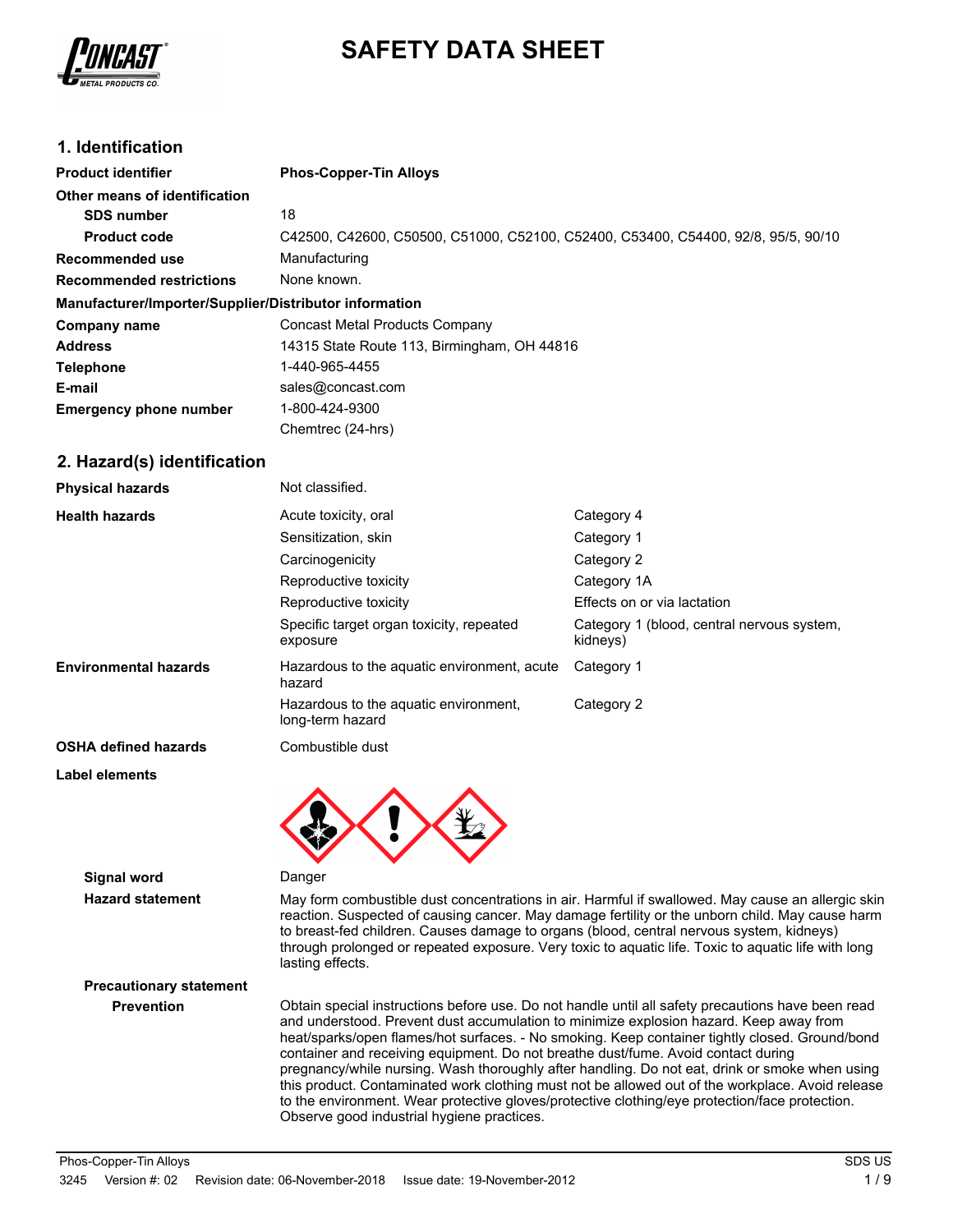| <b>Response</b>                              | If swallowed: Call a poison center/doctor if you feel unwell. Rinse mouth. If on skin: Wash with<br>plenty of water. If exposed or concerned: Get medical advice/attention. If skin irritation or rash<br>occurs: Get medical advice/attention. Wash contaminated clothing before reuse. In case of fire:<br>Use appropriate media to extinguish. Collect spillage. |
|----------------------------------------------|---------------------------------------------------------------------------------------------------------------------------------------------------------------------------------------------------------------------------------------------------------------------------------------------------------------------------------------------------------------------|
| <b>Storage</b>                               | Store locked up.                                                                                                                                                                                                                                                                                                                                                    |
| <b>Disposal</b>                              | Dispose of contents/container in accordance with local/regional/national/international regulations.                                                                                                                                                                                                                                                                 |
| Hazard(s) not otherwise<br>classified (HNOC) | None known.                                                                                                                                                                                                                                                                                                                                                         |
| <b>Supplemental information</b>              | 4% of the mixture consists of component(s) of unknown acute dermal toxicity.                                                                                                                                                                                                                                                                                        |

# **3. Composition/information on ingredients**

**Mixtures**

| <b>Chemical name</b>                                            |                                                                                                                                                                                                                                                                                                                                                                                                                                                                                       | <b>CAS number</b> | %          |
|-----------------------------------------------------------------|---------------------------------------------------------------------------------------------------------------------------------------------------------------------------------------------------------------------------------------------------------------------------------------------------------------------------------------------------------------------------------------------------------------------------------------------------------------------------------------|-------------------|------------|
| Copper                                                          |                                                                                                                                                                                                                                                                                                                                                                                                                                                                                       | 7440-50-8         | $87 - 95$  |
| Tin                                                             |                                                                                                                                                                                                                                                                                                                                                                                                                                                                                       | 7440-31-5         | $1.5 - 11$ |
| Zinc                                                            |                                                                                                                                                                                                                                                                                                                                                                                                                                                                                       | 7440-66-6         | $0 - 4.5$  |
| Lead                                                            |                                                                                                                                                                                                                                                                                                                                                                                                                                                                                       | 7439-92-1         | $0 - 4$    |
| Nickel                                                          |                                                                                                                                                                                                                                                                                                                                                                                                                                                                                       | 7440-02-0         | $0 - 0.2$  |
| <b>Composition comments</b>                                     | All concentrations are in percent by weight unless otherwise indicated.                                                                                                                                                                                                                                                                                                                                                                                                               |                   |            |
| 4. First-aid measures                                           |                                                                                                                                                                                                                                                                                                                                                                                                                                                                                       |                   |            |
| <b>Inhalation</b>                                               | Move to fresh air. Call a physician if symptoms develop or persist.                                                                                                                                                                                                                                                                                                                                                                                                                   |                   |            |
| <b>Skin contact</b>                                             | Remove contaminated clothing immediately and wash skin with soap and water. In case of<br>eczema or other skin disorders: Seek medical attention and take along these instructions. In case<br>of contact with hot or molten product, cool rapidly with water and seek immediate medical<br>attention. Do not attempt to remove molten product from skin because skin will tear easily. Cuts or<br>abrasions should be treated promptly with thorough cleansing of the affected area. |                   |            |
| Eye contact                                                     | Do not rub eyes. Rinse with water. Get medical attention if irritation develops and persists.                                                                                                                                                                                                                                                                                                                                                                                         |                   |            |
| Ingestion                                                       | Rinse mouth. If vomiting occurs, keep head low so that stomach content doesn't get into the lungs.<br>Get medical advice/attention if you feel unwell.                                                                                                                                                                                                                                                                                                                                |                   |            |
| <b>Most important</b><br>symptoms/effects, acute and<br>delayed | Elevated temperatures or mechanical action may form dust and fumes which may be irritating to<br>the eye, mucous membranes and respiratory tract. Narcosis. Behavioral changes. Decrease in<br>motor functions. May cause an allergic skin reaction. Dermatitis. Rash. Prolonged exposure may<br>cause chronic effects. Contact with hot material can cause thermal burns which may result in<br>permanent damage.                                                                    |                   |            |
| Indication of immediate<br>medical attention and special        | Provide general supportive measures and treat symptomatically. Keep victim under observation.<br>Symptoms may be delayed.                                                                                                                                                                                                                                                                                                                                                             |                   |            |

IF exposed or concerned: Get medical advice/attention. If you feel unwell, seek medical advice (show the label where possible). Ensure that medical personnel are aware of the material(s) involved, and take precautions to protect themselves. Show this safety data sheet to the doctor in attendance. Wash contaminated clothing before reuse. **General information**

## **5. Fire-fighting measures**

**treatment needed**

| Suitable extinguishing media                                     | Special powder against metal fires. Dry sand. Carbon dioxide (CO2). Apply extinguishing media<br>carefully to avoid creating airborne dust. Avoid high pressure media which could cause the<br>formation of a potentially explosible dust-air mixture.                                                                                                                                                                                                                                                                                         |
|------------------------------------------------------------------|------------------------------------------------------------------------------------------------------------------------------------------------------------------------------------------------------------------------------------------------------------------------------------------------------------------------------------------------------------------------------------------------------------------------------------------------------------------------------------------------------------------------------------------------|
| Unsuitable extinguishing<br>media                                | Do not use water or halogenated extinguishing media. Hot molten material will react violently with<br>water resulting in spattering and fuming.                                                                                                                                                                                                                                                                                                                                                                                                |
| Specific hazards arising from<br>the chemical                    | Explosion hazard: Avoid generating dust; fine dust dispersed in air in sufficient concentrations and<br>in the presence of an ignition source is a potential dust explosion hazard. Contact with acids will<br>release flammable hydrogen gas. During fire, gases hazardous to health may be formed.<br>Combustion products may include: metal oxides. In a fire, nickel may form nickel carbonyl, a<br>highly toxic substance and known carcinogen. Upon combustion, this product may yield toxic<br>vapors/fumes of lead and lead compounds. |
| Special protective equipment<br>and precautions for firefighters | Self-contained breathing apparatus and full protective clothing must be worn in case of fire.                                                                                                                                                                                                                                                                                                                                                                                                                                                  |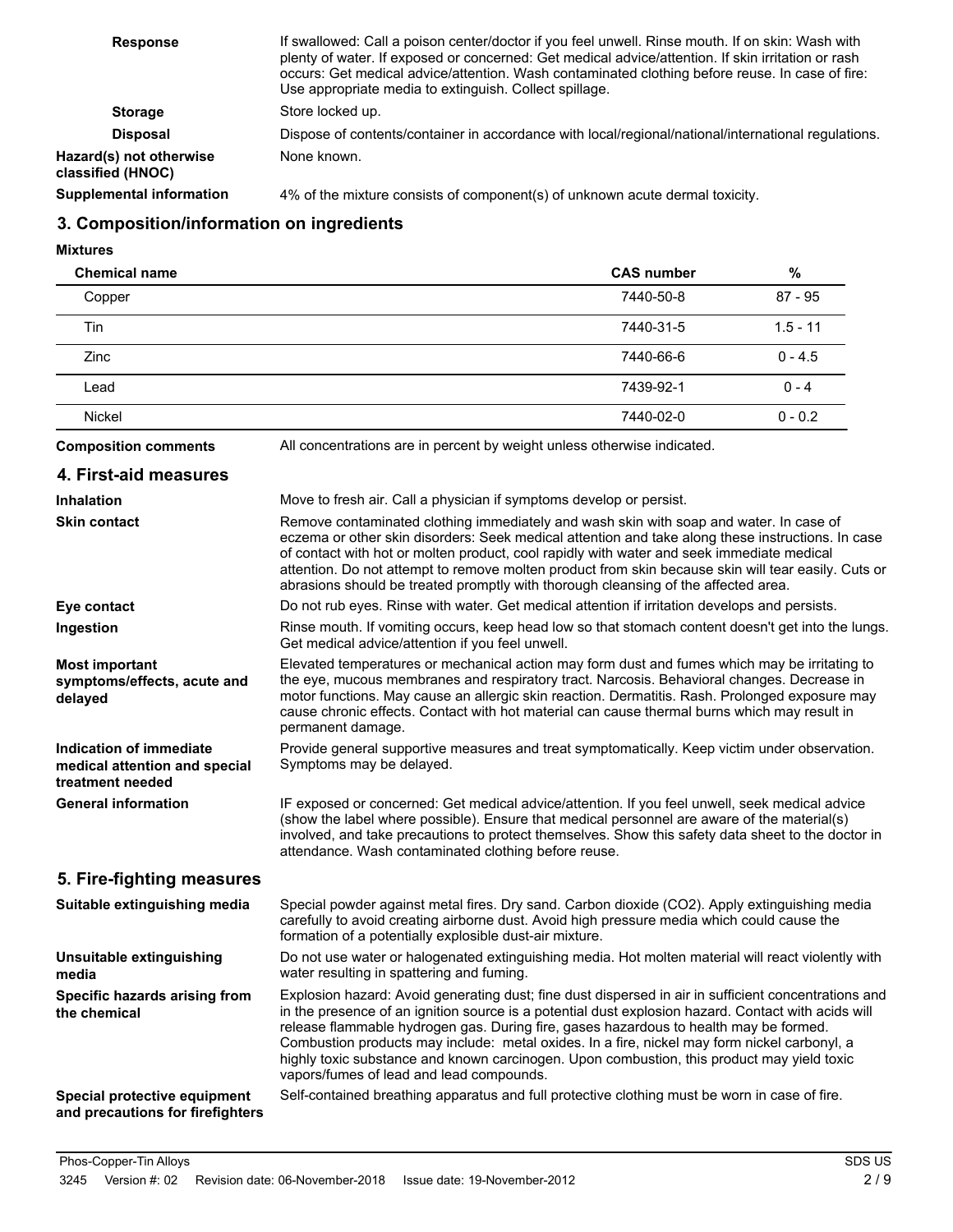| <b>Fire fighting</b><br>equipment/instructions                                   | In case of fire and/or explosion do not breathe fumes. Move containers from fire area if you can do<br>so without risk.                                                                                                                                                                                                                                                                                                                                                                                                                                                                                                                                                                                                                                                                                      |
|----------------------------------------------------------------------------------|--------------------------------------------------------------------------------------------------------------------------------------------------------------------------------------------------------------------------------------------------------------------------------------------------------------------------------------------------------------------------------------------------------------------------------------------------------------------------------------------------------------------------------------------------------------------------------------------------------------------------------------------------------------------------------------------------------------------------------------------------------------------------------------------------------------|
| <b>Specific methods</b>                                                          | Use standard firefighting procedures and consider the hazards of other involved materials.                                                                                                                                                                                                                                                                                                                                                                                                                                                                                                                                                                                                                                                                                                                   |
| <b>General fire hazards</b>                                                      | May form combustible dust concentrations in air.                                                                                                                                                                                                                                                                                                                                                                                                                                                                                                                                                                                                                                                                                                                                                             |
| 6. Accidental release measures                                                   |                                                                                                                                                                                                                                                                                                                                                                                                                                                                                                                                                                                                                                                                                                                                                                                                              |
| <b>Personal precautions,</b><br>protective equipment and<br>emergency procedures | Keep unnecessary personnel away. Keep people away from and upwind of spill/leak. Use only<br>non-sparking tools. Dust deposits should not be allowed to accumulate on surfaces, as these may<br>form an explosive mixture if they are released into the atmosphere in sufficient concentration.<br>Wear appropriate protective equipment and clothing during clean-up. Do not touch damaged<br>containers or spilled material unless wearing appropriate protective clothing. Avoid inhalation of<br>fumes from heated product. Ensure adequate ventilation. Local authorities should be advised if<br>significant spillages cannot be contained. For personal protection, see section 8 of the SDS.                                                                                                         |
| <b>Methods and materials for</b><br>containment and cleaning up                  | Eliminate all ignition sources (no smoking, flares, sparks, or flames in immediate area). Take<br>precautionary measures against static discharge. Use only non-sparking tools. Avoid dispersal of<br>dust in the air (i.e., clearing dust surfaces with compressed air). The product is immiscible with<br>water and will sediment in water systems. Stop the flow of material, if this is without risk. Allow<br>molten material to cool and solidify before disposal. Recover and recycle, if practical.                                                                                                                                                                                                                                                                                                  |
|                                                                                  | Large Spills: Wet down with water and dike for later disposal. Shovel the material into waste<br>container. Following product recovery, flush area with water.                                                                                                                                                                                                                                                                                                                                                                                                                                                                                                                                                                                                                                               |
|                                                                                  | Small Spills: Sweep up or vacuum up spillage and collect in suitable container for disposal.                                                                                                                                                                                                                                                                                                                                                                                                                                                                                                                                                                                                                                                                                                                 |
|                                                                                  | Never return spills to original containers for re-use. Put material in suitable, covered, labeled<br>containers. For waste disposal, see section 13 of the SDS.                                                                                                                                                                                                                                                                                                                                                                                                                                                                                                                                                                                                                                              |
| <b>Environmental precautions</b>                                                 | Avoid release to the environment. Inform appropriate managerial or supervisory personnel of all<br>environmental releases. Prevent further leakage or spillage if safe to do so. Avoid discharge into<br>drains, water courses or onto the ground.                                                                                                                                                                                                                                                                                                                                                                                                                                                                                                                                                           |
| 7. Handling and storage                                                          |                                                                                                                                                                                                                                                                                                                                                                                                                                                                                                                                                                                                                                                                                                                                                                                                              |
| <b>Precautions for safe handling</b>                                             | Obtain special instructions before use. Do not handle until all safety precautions have been read<br>and understood. Minimize dust generation and accumulation. Avoid significant deposits of<br>material, especially on horizontal surfaces, which may become airborne and form combustible dust<br>clouds and may contribute to secondary explosions. Routine housekeeping should be instituted to<br>ensure that dusts do not accumulate on surfaces. Dry powders can build static electricity charges<br>when subjected to the friction of transfer and mixing operations. Provide adequate precautions,<br>such as electrical grounding and bonding, or inert atmospheres. Keep away from heat/sparks/open<br>flames/hot surfaces. - No smoking. Explosion-proof general and local exhaust ventilation. |
|                                                                                  | Do not taste or swallow. Avoid contact with eyes, skin, and clothing. Avoid prolonged exposure.<br>When using, do not eat, drink or smoke. Pregnant or breastfeeding women must not handle this<br>product. Should be handled in closed systems, if possible. Wear appropriate personal protective<br>equipment. Wash hands thoroughly after handling. Avoid release to the environment. Observe<br>good industrial hygiene practices.                                                                                                                                                                                                                                                                                                                                                                       |
| Conditions for safe storage,<br>including any incompatibilities                  | Store locked up. Keep containers tightly closed in a dry, cool and well-ventilated place. Store away<br>from incompatible materials (see Section 10 of the SDS).                                                                                                                                                                                                                                                                                                                                                                                                                                                                                                                                                                                                                                             |

# **8. Exposure controls/personal protection**

### **Occupational exposure limits**

### **US. OSHA Specifically Regulated Substances (29 CFR 1910.1001-1053)**

| <b>Components</b>                                                                      | <b>Type</b> | Value           |                |  |
|----------------------------------------------------------------------------------------|-------------|-----------------|----------------|--|
| Lead (CAS 7439-92-1)                                                                   | TWA         | $0.05$ mg/m $3$ |                |  |
| US. OSHA Table Z-1 Limits for Air Contaminants (29 CFR 1910.1000)<br><b>Components</b> | Type        | Value           | <b>Form</b>    |  |
| Copper (CAS 7440-50-8)                                                                 | <b>PEL</b>  | 1 $mq/m3$       | Dust and mist. |  |
|                                                                                        |             | $0.1$ mg/m $3$  | Fume.          |  |
| Nickel (CAS 7440-02-0)                                                                 | <b>PEL</b>  | 1 $mq/m3$       |                |  |
| Tin (CAS 7440-31-5)                                                                    | <b>PEL</b>  | $2$ mg/m $3$    |                |  |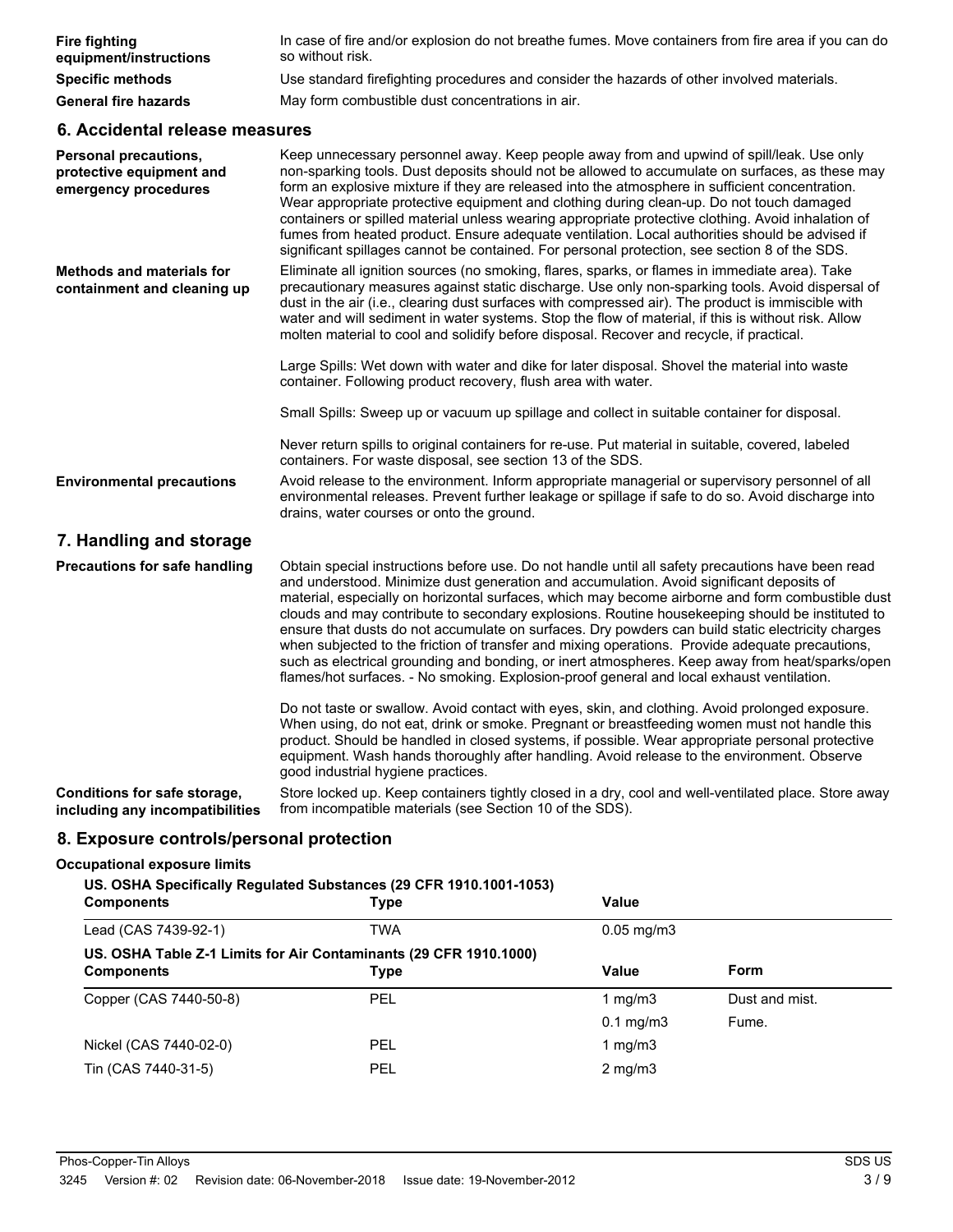|  | US. ACGIH Threshold Limit Values |  |
|--|----------------------------------|--|
|  |                                  |  |

| 00. ACQIIT TIII ESIIOIU LIIIIII VAIUES<br><b>Components</b>           | <b>Type</b>                                                                                |                    |                 | Value                | Form                                                                                                                                                                                                                                                                                                                                                                                                    |
|-----------------------------------------------------------------------|--------------------------------------------------------------------------------------------|--------------------|-----------------|----------------------|---------------------------------------------------------------------------------------------------------------------------------------------------------------------------------------------------------------------------------------------------------------------------------------------------------------------------------------------------------------------------------------------------------|
| Copper (CAS 7440-50-8)                                                | <b>TWA</b>                                                                                 |                    |                 | 1 $mg/m3$            | Dust and mist.                                                                                                                                                                                                                                                                                                                                                                                          |
|                                                                       |                                                                                            |                    |                 | $0.2$ mg/m $3$       | Fume.                                                                                                                                                                                                                                                                                                                                                                                                   |
| Lead (CAS 7439-92-1)                                                  | <b>TWA</b>                                                                                 |                    |                 | 0.05 mg/m3           |                                                                                                                                                                                                                                                                                                                                                                                                         |
| Nickel (CAS 7440-02-0)                                                | <b>TWA</b>                                                                                 |                    |                 | $1.5$ mg/m $3$       | Inhalable fraction.                                                                                                                                                                                                                                                                                                                                                                                     |
| Tin (CAS 7440-31-5)                                                   | <b>TWA</b>                                                                                 |                    |                 | $2$ mg/m $3$         |                                                                                                                                                                                                                                                                                                                                                                                                         |
| US. NIOSH: Pocket Guide to Chemical Hazards<br><b>Components</b>      | <b>Type</b>                                                                                |                    |                 | <b>Value</b>         | Form                                                                                                                                                                                                                                                                                                                                                                                                    |
| Copper (CAS 7440-50-8)                                                | <b>TWA</b>                                                                                 |                    |                 | 1 $mg/m3$            | Dust and mist.                                                                                                                                                                                                                                                                                                                                                                                          |
| Lead (CAS 7439-92-1)                                                  | <b>TWA</b>                                                                                 |                    |                 | $0.05$ mg/m $3$      |                                                                                                                                                                                                                                                                                                                                                                                                         |
| Nickel (CAS 7440-02-0)                                                | <b>TWA</b>                                                                                 |                    |                 | $0.015$ mg/m3        |                                                                                                                                                                                                                                                                                                                                                                                                         |
| Tin (CAS 7440-31-5)                                                   | <b>TWA</b>                                                                                 |                    |                 | $2$ mg/m $3$         |                                                                                                                                                                                                                                                                                                                                                                                                         |
| <b>Biological limit values</b>                                        |                                                                                            |                    |                 |                      |                                                                                                                                                                                                                                                                                                                                                                                                         |
| <b>ACGIH Biological Exposure Indices</b>                              |                                                                                            |                    |                 |                      |                                                                                                                                                                                                                                                                                                                                                                                                         |
| <b>Components</b>                                                     | Value                                                                                      | <b>Determinant</b> | <b>Specimen</b> | <b>Sampling Time</b> |                                                                                                                                                                                                                                                                                                                                                                                                         |
| Lead (CAS 7439-92-1)                                                  | 200 µg/l                                                                                   | Lead               | <b>Blood</b>    | $\star$              |                                                                                                                                                                                                                                                                                                                                                                                                         |
| * - For sampling details, please see the source document.             |                                                                                            |                    |                 |                      |                                                                                                                                                                                                                                                                                                                                                                                                         |
| Appropriate engineering<br>controls                                   | acceptable level.                                                                          |                    |                 |                      | Explosion-proof general and local exhaust ventilation. Good general ventilation should be used.<br>Ventilation rates should be matched to conditions. If applicable, use process enclosures, local<br>exhaust ventilation, or other engineering controls to maintain airborne levels below recommended<br>exposure limits. If exposure limits have not been established, maintain airborne levels to an |
| Individual protection measures, such as personal protective equipment |                                                                                            |                    |                 |                      |                                                                                                                                                                                                                                                                                                                                                                                                         |
| <b>Eye/face protection</b>                                            | number (per ANSI Z49.1-1988, "Safety in Welding and Cutting") be worn.                     |                    |                 |                      | Unvented, tight fitting goggles should be worn in dusty areas. Use of safety glasses or goggles is<br>required for welding, burning, sawing, brazing, grinding or machining operations. When welding, it<br>is recommended that safety glasses, goggles, or face-shield with filter lens of appropriate shade                                                                                           |
| <b>Skin protection</b>                                                |                                                                                            |                    |                 |                      |                                                                                                                                                                                                                                                                                                                                                                                                         |
| <b>Hand protection</b>                                                | supplier.                                                                                  |                    |                 |                      | Wear suitable protective gloves to prevent cuts and abrasions. When material is heated, wear<br>gloves to protect against thermal burns. Suitable gloves can be recommended by the glove                                                                                                                                                                                                                |
| Other                                                                 |                                                                                            |                    |                 |                      | Wear appropriate chemical resistant clothing. Use of an impervious apron is recommended.                                                                                                                                                                                                                                                                                                                |
| <b>Respiratory protection</b>                                         | point of use. Appropriate respirator selection should be made by a qualified professional. |                    |                 |                      | When workers are facing concentrations above the exposure limit they must use appropriate<br>certified respirators. Wear NIOSH approved respirator appropriate for airborne exposure at the                                                                                                                                                                                                             |
| <b>Thermal hazards</b>                                                | Wear appropriate thermal protective clothing, when necessary.                              |                    |                 |                      |                                                                                                                                                                                                                                                                                                                                                                                                         |
| <b>General hygiene</b><br>considerations                              |                                                                                            |                    |                 |                      | Observe any medical surveillance requirements. When using, do not eat, drink or smoke. Always<br>observe good personal hygiene measures, such as washing after handling the material and before<br>eating, drinking, and/or smoking. Routinely wash work clothing and protective equipment to<br>remove contaminants. Contaminated work clothing should not be allowed out of the workplace.            |
| 9 Physical and chemical properties                                    |                                                                                            |                    |                 |                      |                                                                                                                                                                                                                                                                                                                                                                                                         |

# **9. Physical and chemical properties**

**Appearance**

| <b>Physical state</b>                      | Solid.                                      |
|--------------------------------------------|---------------------------------------------|
| Form                                       | Solids, Shapes, Tubes, Turnings & Bushings. |
| Color                                      | Yellow to red.                              |
| Odor                                       | None.                                       |
| <b>Odor threshold</b>                      | Not available.                              |
| рH                                         | Not available.                              |
| Melting point/freezing point               | Not available.                              |
| Initial boiling point and boiling<br>range | Not available.                              |
| <b>Flash point</b>                         | Not available.                              |

Phos-Copper-Tin Alloys SDS US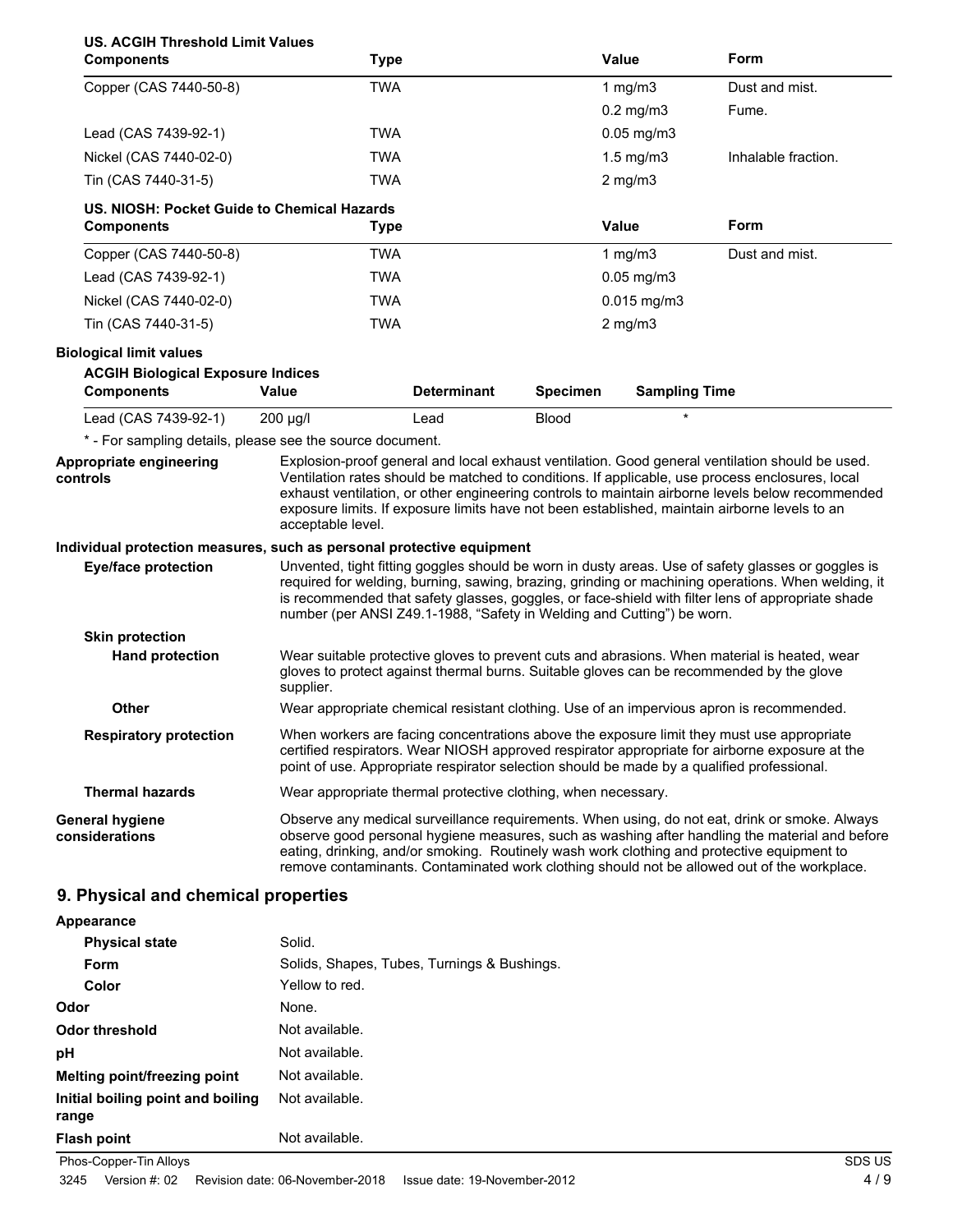| <b>Evaporation rate</b>                           | Not available.                                       |
|---------------------------------------------------|------------------------------------------------------|
| Flammability (solid, gas)                         | Fine particles may form explosive mixtures with air. |
| Upper/lower flammability or explosive limits      |                                                      |
| <b>Flammability limit - lower</b><br>(%)          | Not available.                                       |
| <b>Flammability limit - upper</b><br>(%)          | Not available.                                       |
| Vapor pressure                                    | Not available.                                       |
| Vapor density                                     | Not available.                                       |
| <b>Relative density</b>                           | Not available.                                       |
| Solubility(ies)                                   |                                                      |
| Solubility (water)                                | Insoluble in water.                                  |
| <b>Partition coefficient</b><br>(n-octanol/water) | Not available.                                       |
| <b>Auto-ignition temperature</b>                  | Not available.                                       |
| <b>Decomposition temperature</b>                  | Not available.                                       |
| <b>Viscosity</b>                                  | Not available.                                       |
| <b>Other information</b>                          |                                                      |
| <b>Explosive properties</b>                       | Not explosive.                                       |
| <b>Oxidizing properties</b>                       | Not oxidizing.                                       |
| 10. Stability and reactivity                      |                                                      |

| <b>Reactivity</b>                            | The product is stable and non-reactive under normal conditions of use, storage and transport.                                                                         |
|----------------------------------------------|-----------------------------------------------------------------------------------------------------------------------------------------------------------------------|
| <b>Chemical stability</b>                    | Material is stable under normal conditions.                                                                                                                           |
| <b>Possibility of hazardous</b><br>reactions | Contact with strong acids will release highly flammable hydrogen gas.                                                                                                 |
| <b>Conditions to avoid</b>                   | Keep away from heat, hot surfaces, sparks, open flames and other ignition sources. Contact with<br>incompatible materials. Minimize dust generation and accumulation. |
| Incompatible materials                       | Strong oxidizing agents. Acids.                                                                                                                                       |
| <b>Hazardous decomposition</b><br>products   | No hazardous decomposition products are known.                                                                                                                        |

# **11. Toxicological information**

# **Information on likely routes of exposure**

| Inhalation                                                                         | Prolonged inhalation may be harmful. Elevated temperatures or mechanical action may form dust<br>and fumes which may be irritating to the mucous membranes and respiratory tract. Heating above<br>the melting point releases metallic oxides which may cause metal fume fever by inhalation. The<br>symptoms are shivering, fever, malaise and muscular pain.    |
|------------------------------------------------------------------------------------|-------------------------------------------------------------------------------------------------------------------------------------------------------------------------------------------------------------------------------------------------------------------------------------------------------------------------------------------------------------------|
| <b>Skin contact</b>                                                                | May cause an allergic skin reaction. Hot or molten material may produce thermal burns.                                                                                                                                                                                                                                                                            |
| Eye contact                                                                        | Elevated temperatures or mechanical action may form dust and fumes which may be irritating to<br>the eyes. Molten material will produce thermal burns.                                                                                                                                                                                                            |
| Ingestion                                                                          | Harmful if swallowed.                                                                                                                                                                                                                                                                                                                                             |
| Symptoms related to the<br>physical, chemical and<br>toxicological characteristics | Elevated temperatures or mechanical action may form dust and fumes which may be irritating to<br>the eye, mucous membranes and respiratory tract. Narcosis. Behavioral changes. Decrease in<br>motor functions. May cause an allergic skin reaction. Dermatitis. Rash. Contact with hot material<br>can cause thermal burns which may result in permanent damage. |

# **Information on toxicological effects**

| <b>Acute toxicity</b>  | Harmful if swallowed.<br><b>Species</b><br><b>Test Results</b> |                     |
|------------------------|----------------------------------------------------------------|---------------------|
| <b>Components</b>      |                                                                |                     |
| Nickel (CAS 7440-02-0) |                                                                |                     |
| <b>Acute</b>           |                                                                |                     |
| Inhalation             |                                                                |                     |
| <b>NOAEC</b>           | Rat                                                            | 10200 mg/l, 1 hours |
| Oral                   |                                                                |                     |
| LD50                   | Rat                                                            | > 9000 mg/kg        |

Phos-Copper-Tin Alloys SDS US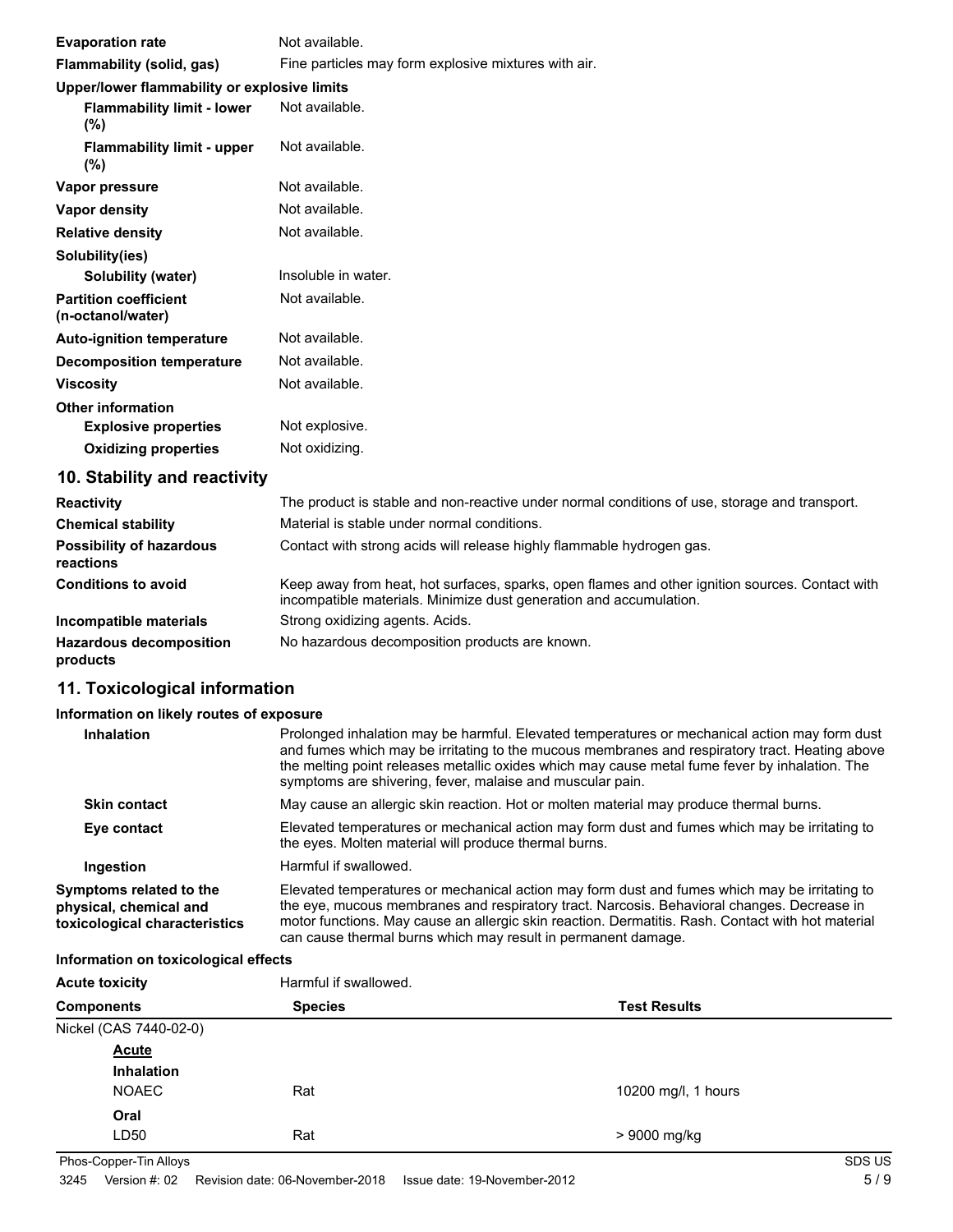| <b>Components</b>                                                                                                | <b>Species</b>                                | <b>Test Results</b>                                                                                                                                                                                                                                                                                                                                                                                                                                                                             |
|------------------------------------------------------------------------------------------------------------------|-----------------------------------------------|-------------------------------------------------------------------------------------------------------------------------------------------------------------------------------------------------------------------------------------------------------------------------------------------------------------------------------------------------------------------------------------------------------------------------------------------------------------------------------------------------|
| Zinc (CAS 7440-66-6)                                                                                             |                                               |                                                                                                                                                                                                                                                                                                                                                                                                                                                                                                 |
| <u>Acute</u>                                                                                                     |                                               |                                                                                                                                                                                                                                                                                                                                                                                                                                                                                                 |
| Oral                                                                                                             |                                               |                                                                                                                                                                                                                                                                                                                                                                                                                                                                                                 |
| LD <sub>50</sub>                                                                                                 | Mouse                                         | $> 5$ g/kg                                                                                                                                                                                                                                                                                                                                                                                                                                                                                      |
| <b>Skin corrosion/irritation</b>                                                                                 | burns.                                        | May cause irritation through mechanical abrasion. Hot or molten material may produce thermal                                                                                                                                                                                                                                                                                                                                                                                                    |
| Serious eye damage/eye<br>irritation                                                                             |                                               | May cause irritation through mechanical abrasion.                                                                                                                                                                                                                                                                                                                                                                                                                                               |
| Respiratory or skin sensitization                                                                                |                                               |                                                                                                                                                                                                                                                                                                                                                                                                                                                                                                 |
| <b>Respiratory sensitization</b>                                                                                 | Not a respiratory sensitizer.                 |                                                                                                                                                                                                                                                                                                                                                                                                                                                                                                 |
| <b>Skin sensitization</b>                                                                                        | May cause an allergic skin reaction.          |                                                                                                                                                                                                                                                                                                                                                                                                                                                                                                 |
| <b>Germ cell mutagenicity</b>                                                                                    | mutagenic or genotoxic.                       | No data available to indicate product or any components present at greater than 0.1% are                                                                                                                                                                                                                                                                                                                                                                                                        |
| Carcinogenicity                                                                                                  | Suspected of causing cancer.                  |                                                                                                                                                                                                                                                                                                                                                                                                                                                                                                 |
| IARC Monographs. Overall Evaluation of Carcinogenicity                                                           |                                               |                                                                                                                                                                                                                                                                                                                                                                                                                                                                                                 |
| Lead (CAS 7439-92-1)<br>Nickel (CAS 7440-02-0)<br><b>NTP Report on Carcinogens</b>                               |                                               | 2B Possibly carcinogenic to humans.<br>2B Possibly carcinogenic to humans.                                                                                                                                                                                                                                                                                                                                                                                                                      |
| Lead (CAS 7439-92-1)<br>Nickel (CAS 7440-02-0)<br>OSHA Specifically Regulated Substances (29 CFR 1910.1001-1053) |                                               | Reasonably Anticipated to be a Human Carcinogen.<br>Reasonably Anticipated to be a Human Carcinogen.                                                                                                                                                                                                                                                                                                                                                                                            |
| Not regulated.                                                                                                   |                                               |                                                                                                                                                                                                                                                                                                                                                                                                                                                                                                 |
| <b>Reproductive toxicity</b>                                                                                     |                                               | May cause harm to breastfed babies. May damage fertility or the unborn child.                                                                                                                                                                                                                                                                                                                                                                                                                   |
| Specific target organ toxicity -<br>single exposure                                                              | Not classified.                               |                                                                                                                                                                                                                                                                                                                                                                                                                                                                                                 |
| Specific target organ toxicity -<br>repeated exposure                                                            | repeated exposure.                            | Causes damage to organs (blood, central nervous system, kidneys) through prolonged or                                                                                                                                                                                                                                                                                                                                                                                                           |
| <b>Aspiration hazard</b>                                                                                         | Not an aspiration hazard.                     |                                                                                                                                                                                                                                                                                                                                                                                                                                                                                                 |
| <b>Chronic effects</b>                                                                                           | Prolonged exposure may cause chronic effects. |                                                                                                                                                                                                                                                                                                                                                                                                                                                                                                 |
|                                                                                                                  |                                               | Lead may produce maternal toxicity, toxicity to the fetus, and adverse effects to blood, bone<br>marrow, central/peripheral nervous systems, kidney, liver, and reproductive system.                                                                                                                                                                                                                                                                                                            |
| <b>Further information</b>                                                                                       | erythema and welders flash.                   | Welding or plasma arc cutting of metal and alloys can generate ozone, nitric oxides and ultraviolet<br>radiation. Short-term (acute) overexposure to welding fumes may result in discomfort such as<br>metal fume fever, dizziness, nausea, or dryness or irritation of nose, throat, or eyes. May<br>aggravate pre-existing respiratory problems (e.g. asthma, emphysema). Ozone overexposure<br>may result in mucous membrane irritation or pulmonary discomfort. UV radiation can cause skin |
|                                                                                                                  |                                               |                                                                                                                                                                                                                                                                                                                                                                                                                                                                                                 |

# **12. Ecological information**

**Ecotoxicity**

Very toxic to aquatic life. Toxic to aquatic life with long lasting effects. Alloys in massive forms present a limited hazard for the environment.

| <b>Components</b>      |             | <b>Species</b>      | <b>Test Results</b>        |
|------------------------|-------------|---------------------|----------------------------|
| Copper (CAS 7440-50-8) |             |                     |                            |
| <b>Aquatic</b>         |             |                     |                            |
| Chronic                |             |                     |                            |
| Other                  | <b>NOEC</b> | Juga plicifera      | 6 µg/l                     |
| Lead (CAS 7439-92-1)   |             |                     |                            |
| <b>Aquatic</b>         |             |                     |                            |
| Acute                  |             |                     |                            |
| Crustacea              | EC50        | Ceriodaphnia dubia  | $0.248$ mg/l, 48 hours pH8 |
| Fish                   | LC50        | Pimephales promelas | 0.283 mg/l, 96 hours pH8   |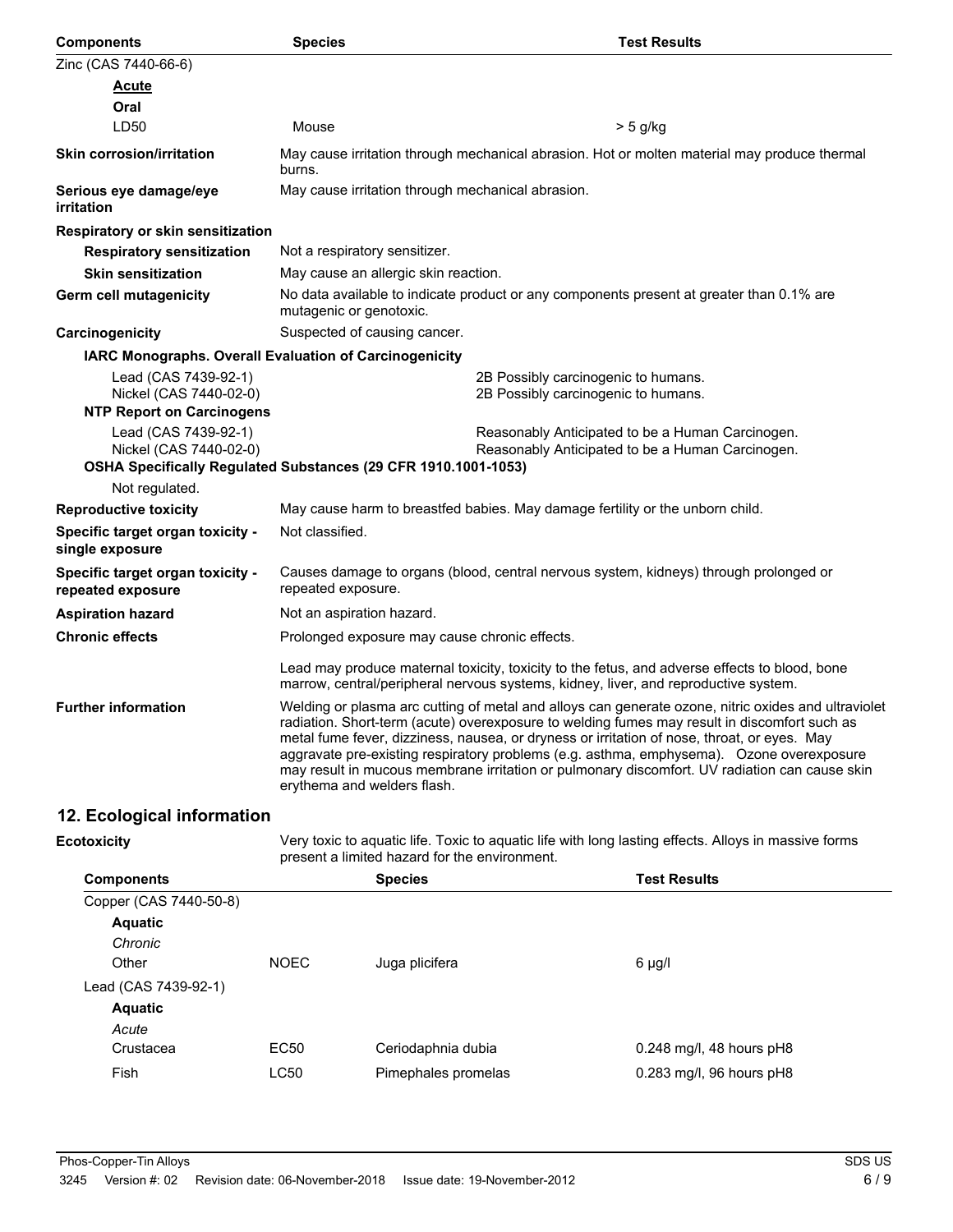| <b>Components</b>             |                                                                                                                                                  | <b>Species</b>                                               | <b>Test Results</b> |
|-------------------------------|--------------------------------------------------------------------------------------------------------------------------------------------------|--------------------------------------------------------------|---------------------|
| Nickel (CAS 7440-02-0)        |                                                                                                                                                  |                                                              |                     |
| <b>Aquatic</b>                |                                                                                                                                                  |                                                              |                     |
| Chronic                       |                                                                                                                                                  |                                                              |                     |
| Crustacea                     | <b>NOEC</b>                                                                                                                                      | Ceriodaphnia dubia                                           | $2.8 \mu g/l$       |
| Fish                          | <b>NOEC</b>                                                                                                                                      | Zebra danio (Danio rerio)                                    | $40 \mu g/l$        |
| Zinc (CAS 7440-66-6)          |                                                                                                                                                  |                                                              |                     |
| <b>Aquatic</b>                |                                                                                                                                                  |                                                              |                     |
| Acute                         |                                                                                                                                                  |                                                              |                     |
| Crustacea                     | EC50                                                                                                                                             | Daphnia magna                                                | $0.07$ mg/l         |
| Fish                          | <b>LC50</b>                                                                                                                                      | Oncorhynchus mykiss                                          | $0.14$ mg/l         |
| Persistence and degradability |                                                                                                                                                  | Not relevant for inorganic substances.                       |                     |
| Bioaccumulative potential     |                                                                                                                                                  | The product contains potentially bioaccumulating substances. |                     |
| Mobility in soil              |                                                                                                                                                  | Alloys in massive forms are not mobile in the environment.   |                     |
| Other adverse effects         | This product contains one or more substances identified as hazardous air pollutants (HAPs) per<br>the US Federal Clean Air Act (see section 15). |                                                              |                     |

### **13. Disposal considerations**

| <b>Disposal instructions</b>             | Collect and reclaim or dispose in sealed containers at licensed waste disposal site. Do not allow<br>this material to drain into sewers/water supplies. Do not contaminate ponds, waterways or ditches<br>with chemical or used container. Dispose of contents/container in accordance with<br>local/regional/national/international regulations. |
|------------------------------------------|---------------------------------------------------------------------------------------------------------------------------------------------------------------------------------------------------------------------------------------------------------------------------------------------------------------------------------------------------|
| Local disposal regulations               | Dispose in accordance with all applicable regulations.                                                                                                                                                                                                                                                                                            |
| Hazardous waste code                     | The waste code should be assigned in discussion between the user, the producer and the waste<br>disposal company.                                                                                                                                                                                                                                 |
| Waste from residues / unused<br>products | Dispose of in accordance with local regulations. Empty containers or liners may retain some<br>product residues. This material and its container must be disposed of in a safe manner (see:<br>Disposal instructions).                                                                                                                            |
| Contaminated packaging                   | Since emptied containers may retain product residue, follow label warnings even after container is<br>emptied. Empty containers should be taken to an approved waste handling site for recycling or<br>disposal.                                                                                                                                  |

### **14. Transport information**

#### **DOT**

Not regulated as dangerous goods.

### **IATA**

Not regulated as dangerous goods.

### **IMDG**

Not regulated as dangerous goods.

**Transport in bulk according to** Not applicable. **Annex II of MARPOL 73/78 and the IBC Code**

### **15. Regulatory information**

# **US federal regulations**

This product is a "Hazardous Chemical" as defined by the OSHA Hazard Communication Standard, 29 CFR 1910.1200.

### **TSCA Section 12(b) Export Notification (40 CFR 707, Subpt. D)**

Not regulated.

### **CERCLA Hazardous Substance List (40 CFR 302.4)**

| Copper (CAS 7440-50-8)                                         | Listed. |
|----------------------------------------------------------------|---------|
| Lead (CAS 7439-92-1)                                           | Listed. |
| Nickel (CAS 7440-02-0)                                         | Listed. |
| Zinc (CAS 7440-66-6)                                           | Listed. |
| <b>SARA 304 Emergency release notification</b>                 |         |
| Not regulated.                                                 |         |
| OSHA Specifically Regulated Substances (29 CFR 1910.1001-1053) |         |

Lead (CAS 7439-92-1) Reproductive toxicity

Central nervous system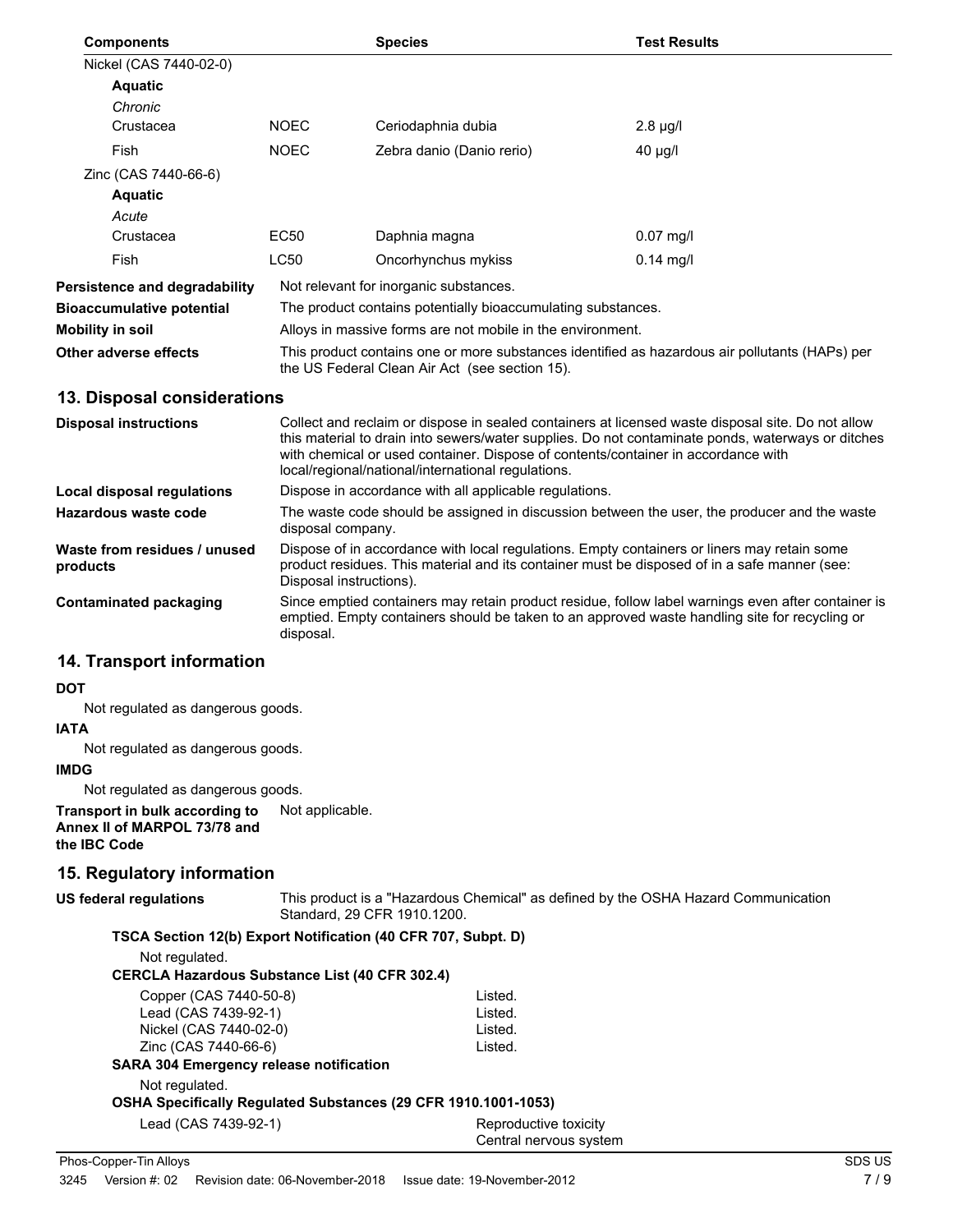### Kidney Blood Acute toxicity

### **Superfund Amendments and Reauthorization Act of 1986 (SARA)**

**SARA 302 Extremely hazardous substance**

| Not listed.                            |                                                                                                                                                                                                             |
|----------------------------------------|-------------------------------------------------------------------------------------------------------------------------------------------------------------------------------------------------------------|
| SARA 311/312 Hazardous<br>chemical     | Yes                                                                                                                                                                                                         |
| <b>Classified hazard</b><br>categories | Combustible dust<br>Acute toxicity (any route of exposure)<br>Respiratory or skin sensitization<br>Carcinogenicity<br>Reproductive toxicity<br>Specific target organ toxicity (single or repeated exposure) |

#### **SARA 313 (TRI reporting)**

| <b>CAS</b> number | $%$ by wt. |  |
|-------------------|------------|--|
| 7440-50-8         | $87 - 95$  |  |
| 7439-92-1         | $0 - 4$    |  |
| 7440-02-0         | $0 - 0.2$  |  |
| 7440-66-6         | $0 - 4.5$  |  |
|                   |            |  |

### **Other federal regulations**

#### **Clean Air Act (CAA) Section 112 Hazardous Air Pollutants (HAPs) List**

Lead (CAS 7439-92-1) Nickel (CAS 7440-02-0)

### **Clean Air Act (CAA) Section 112(r) Accidental Release Prevention (40 CFR 68.130)**

Not regulated.

**Safe Drinking Water Act** Contains component(s) regulated under the Safe Drinking Water Act.

**(SDWA) US state regulations**

### **US. Massachusetts RTK - Substance List**

Copper (CAS 7440-50-8) Lead (CAS 7439-92-1) Nickel (CAS 7440-02-0) Tin (CAS 7440-31-5) Zinc (CAS 7440-66-6)

### **US. New Jersey Worker and Community Right-to-Know Act**

Copper (CAS 7440-50-8) Lead (CAS 7439-92-1) Nickel (CAS 7440-02-0) Tin (CAS 7440-31-5) Zinc (CAS 7440-66-6)

#### **US. Pennsylvania Worker and Community Right-to-Know Law**

Copper (CAS 7440-50-8) Lead (CAS 7439-92-1) Nickel (CAS 7440-02-0) Tin (CAS 7440-31-5) Zinc (CAS 7440-66-6)

### **US. Rhode Island RTK**

Copper (CAS 7440-50-8) Lead (CAS 7439-92-1) Nickel (CAS 7440-02-0) Tin (CAS 7440-31-5) Zinc (CAS 7440-66-6)

#### **California Proposition 65**



**WARNING:** This product can expose you to chemicals including Lead, which is known to the State of California to cause cancer and birth defects or other reproductive harm. For more information go to www.P65Warnings.ca.gov.

### **California Proposition 65 - CRT: Listed date/Carcinogenic substance**

| Lead (CAS 7439-92-1)   | Listed: October 1, 1992 |
|------------------------|-------------------------|
| Nickel (CAS 7440-02-0) | Listed: October 1, 1989 |